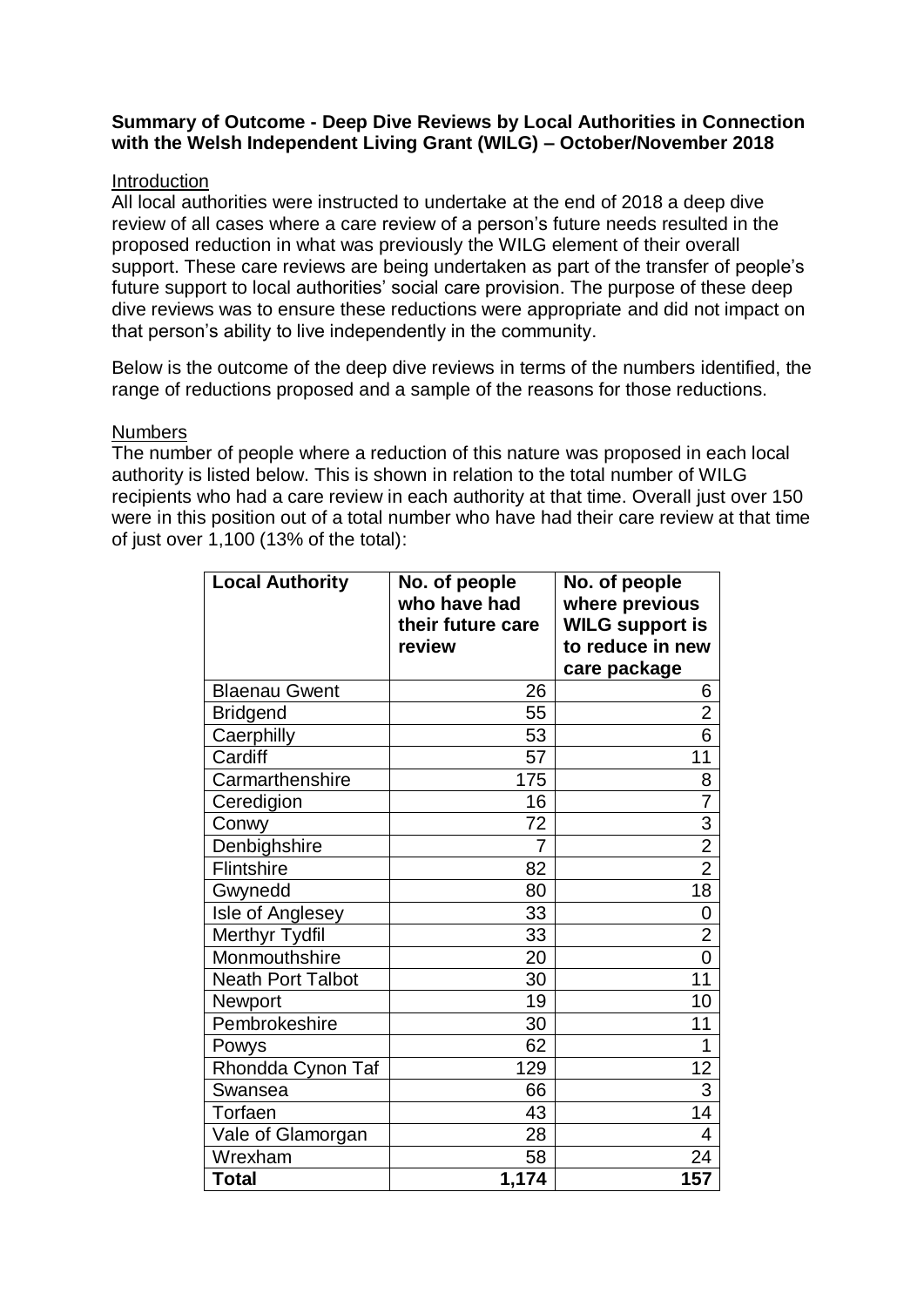## Level of and Reason for Reductions

There was a wide range in the level of support which it was proposed to reduce. This varied between people due to their particular circumstances and the reason for the reduction. An indication of the range of, and reasons for, reductions is below:

| No. of hours reduced            | Examples of reasons for reduction                                                                                                                                                                                                                                                                                                                                                                                                                                                                                                                                                                                                                                                                                                                                                                                                                                                                                                                                                                                                                                                                                                                                                                                                                                                                                                                                      |
|---------------------------------|------------------------------------------------------------------------------------------------------------------------------------------------------------------------------------------------------------------------------------------------------------------------------------------------------------------------------------------------------------------------------------------------------------------------------------------------------------------------------------------------------------------------------------------------------------------------------------------------------------------------------------------------------------------------------------------------------------------------------------------------------------------------------------------------------------------------------------------------------------------------------------------------------------------------------------------------------------------------------------------------------------------------------------------------------------------------------------------------------------------------------------------------------------------------------------------------------------------------------------------------------------------------------------------------------------------------------------------------------------------------|
| 30 mins a week (1<br>person)    | increase in community support led to<br>$\bullet$<br>reduction in night respite over a month                                                                                                                                                                                                                                                                                                                                                                                                                                                                                                                                                                                                                                                                                                                                                                                                                                                                                                                                                                                                                                                                                                                                                                                                                                                                           |
| 1-5 hrs a week $(49)$<br>cases) | provision of one to one support removed<br>requirement for undertaking particular<br>activities<br>change in arrangements for visiting family<br>reduced need for formal support<br>in a number of cases changes were made to<br>the commissioning arrangements, or the level<br>of support, at family's request as full funding<br>previously provided was not being utilised<br>a number of individuals received one to one<br>support, or a high level of support at home,<br>neither of which supported their independent<br>living. After discussion with those concerned<br>it was agreed to provide support in alternative<br>ways, such as support from a care provider<br>who facilitates activities to promote<br>independence<br>change in personal circumstances in a<br>number of cases reduced requirement for<br>formal support, often at families request<br>reduction in need for attendance at day care<br>switch of care provision to Direct Payments<br>$\bullet$<br>with corresponding better meeting of care<br>needs<br>improvement in independence since last<br>review reduced need for formal support<br>in some cases the person had developed a<br>need for continuing healthcare so as to no<br>longer require social care. In such cases<br>people affected referred to relevant heath<br>board<br>reduced requirement for care at night |
|                                 | duplication of funding for support from both<br>local authority and via WILG which family had<br>not identified                                                                                                                                                                                                                                                                                                                                                                                                                                                                                                                                                                                                                                                                                                                                                                                                                                                                                                                                                                                                                                                                                                                                                                                                                                                        |
|                                 | no requirement for social care                                                                                                                                                                                                                                                                                                                                                                                                                                                                                                                                                                                                                                                                                                                                                                                                                                                                                                                                                                                                                                                                                                                                                                                                                                                                                                                                         |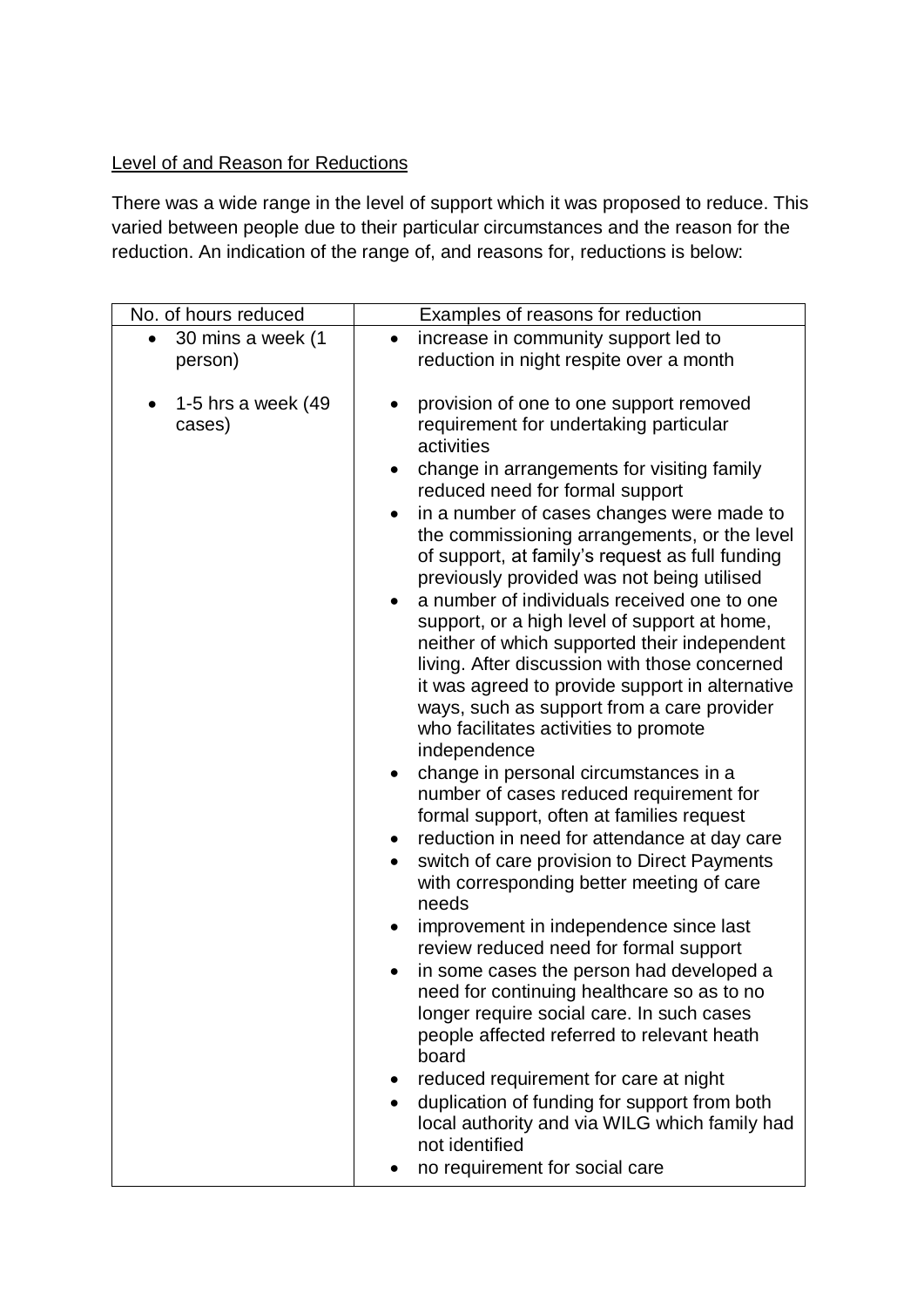| 6-14 hrs a week (43<br>cases)            | change in personal circumstances in a<br>number of cases reduced requirement for<br>formal support, often at families' request<br>in a number of cases changes were made to<br>the commissioning arrangements, or the level<br>of support, at family's request as full funding<br>previously provided was not being utilised<br>overnight support no longer required<br>$\bullet$<br>WILG funding used to pay "friend" to home<br>visit<br>Over provision of funding to pay for the level<br>of personal care required<br>shared care services identified for other<br>$\bullet$<br>recipients in same supported living<br>accommodation reduced need for individual<br>support<br>in some cases the person had developed a<br>$\bullet$<br>need for continuing healthcare so as to no<br>longer require social care. In such cases<br>people affected referred to relevant heath<br>board                                                         |
|------------------------------------------|----------------------------------------------------------------------------------------------------------------------------------------------------------------------------------------------------------------------------------------------------------------------------------------------------------------------------------------------------------------------------------------------------------------------------------------------------------------------------------------------------------------------------------------------------------------------------------------------------------------------------------------------------------------------------------------------------------------------------------------------------------------------------------------------------------------------------------------------------------------------------------------------------------------------------------------------------|
| 15-25 hrs a week<br>$(36 \text{ cases})$ | person supported by adult placement scheme<br>offering opportunities to live in the community<br>with 'enablers'. The 'enabler' in this instance<br>was receipt of the highest band payment<br>under WILG. While the support provided has<br>not changed, the person is now receiving a<br>more appropriate payment as the enabler to<br>achieve the same outcome<br>change in personal circumstances in a<br>number of cases reduced requirement for<br>formal support, often at families request<br>in some cases night care no longer required<br>$\bullet$<br>in a number of cases changes were made to<br>$\bullet$<br>the commissioning arrangements, or the level<br>of support, at family's request as full funding<br>previously provided was not being utilised<br>changes to home and life circumstances<br>$\bullet$<br>reduced requirement for formal care<br>remodelled support using assistive<br>٠<br>technology reduced care need |
| 26-48 hrs a week<br>$(10 \text{ cases})$ | enrolled into community living project so no<br>longer attends day services<br>reduction in day time support has build<br>person's confidence so as to reduce their<br>need for support at night. Telecare being                                                                                                                                                                                                                                                                                                                                                                                                                                                                                                                                                                                                                                                                                                                                   |